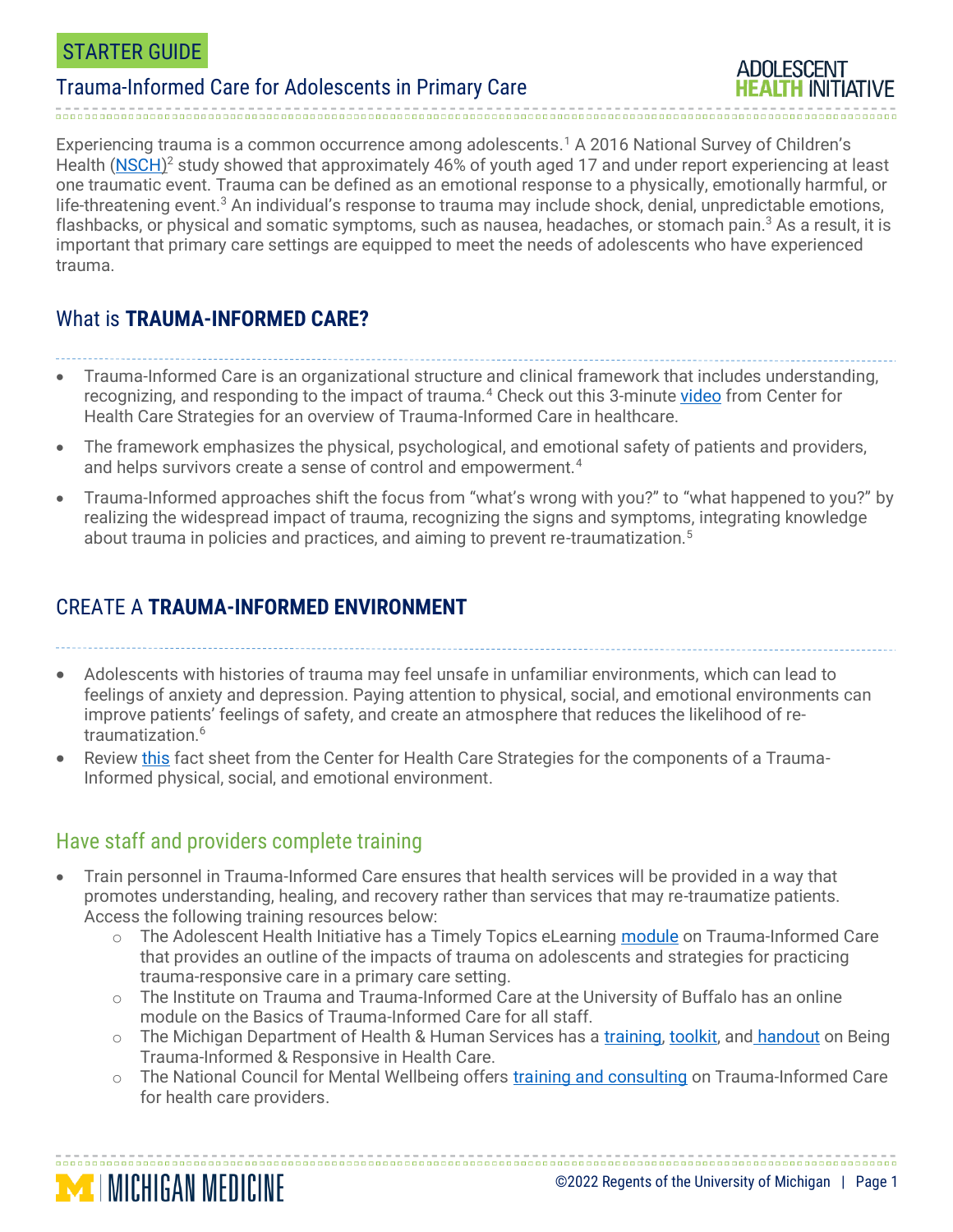#### Trauma-Informed Care for Adolescents in Primary Care



#### Screen adolescents for trauma

- Implement a regular process for screening for [prior](https://www.acesaware.org/learn-about-screening/screening-tools/) or current trauma.
- Standardize the use of evidence-based trauma screening tools for all new patients. Examples of screening tools include:
	- o [Pediatric ACES and Related Life-events Screening \(PEARLS\)](https://www.acesaware.org/wp-content/uploads/2019/12/PEARLS-Tool-Teen-Self-Report-De-Identified-English.pdf) Teen Self-Report.
	- o [PTSD Checklist-Civilian Version \(PCL-C\).](https://www.ptsd.va.gov/professional/assessment/documents/APCLC.pdf)
	- o [The Child PTSD Symptom Scale \(CPSS\).](https://www.aacap.org/App_Themes/AACAP/docs/resource_centers/resources/misc/child_ptsd_symptom_scale.pdf)
	- o [Brief Trauma Questionnaire \(BTQ\).](https://www.ptsd.va.gov/professional/assessment/documents/BTQ.pdf)
	- o AHI has curated an [Adolescent Risk Screening Directory](https://docs.google.com/spreadsheets/d/1xzQAUb-SkqXCDYyfBbihd7MmV1PEGdTubx1hqyz5N1U/edit?usp=sharing) that compiles risk screening tools across a wide array of topics to be used with adolescent patients.
- Have adolescents complete screening tools confidentiality and in a private space. Review the Adolescent Health Initiative's [Risk Screening Starter Guide](https://umhs-adolescenthealth.org/wp-content/uploads/2020/08/adolescent-risk-screening-starter-guide.pdf) for more details, strategies, and sample documents to implement confidential risk screening practices.
- Review the National Child Traumatic Stress Network's guide to [Screening and Assessment](https://www.nctsn.org/treatments-and-practices/screening-and-assessment) for more information on screening adolescents for trauma.
- Interact with patients after a traumatic event in the following ways:
	- $\circ$  Listen and encourage patients to talk about their reactions when they feel ready.
	- o Validate the emotional reactions of the adolescent.
	- o Avoid using overly clinical, diagnostic, and pathological language.
	- o Communicate using straightforward terms.
- Respond to positive trauma screenings in the following ways:
	- o Refer adolescents to youth-friendly behavioral health services in the community that specialize in treating the needs of survivors of traumatic events.
	- $\circ$  Provide education to help adolescents identify symptoms of PTSD, anxiety, and depression.
	- o Offer clinical follow-up when appropriate.
- Have providers review this informational quide from the National Council for Behavioral Health for strategies on how to respond to and support patients who screened positive for trauma.

# Provide Trauma-Informed physical exams

- Physical exams are a standard component of most medical encounters. While they can serve as an opportunity to establish trust between provider and adolescent, for patients who have experienced trauma, they can lead to negative experiences and risk re-traumatization.<sup>6</sup>
- Read the Canadian Public Health Association's [toolkit](https://www.cpha.ca/sites/default/files/uploads/resources/stbbi/trauma-informed-exam-tool-e.pdf) for tips and strategies on how to provide traumainformed physical exams and sexual transmitted and blood-borne infection (STBBI) testing to patients.
- Review the National Council for Mental Wellbeing's [presentation](https://www.thenationalcouncil.org/wp-content/uploads/2021/09/Trauma-Informed-Physical-Assessment-FINAL.pdf?daf=375ateTbd56) for recommendations and training for how to implement the use of trauma-informed physical assessments in your health care setting.
- Ask the adolescent their preferences for language to use regarding gender, pronouns, and anatomy during the physical exam to create a gender affirming, inclusive, and Trauma-Informed environment. Review the University of California, San Francisco (UCSF) Transgender Care & Treatment Guidelines [research article](https://transcare.ucsf.edu/guidelines/physical-examination) on best practices on providing physical exams to transgender patients.

### Respect adolescents' preferences and boundaries

**MICHIGAN MEDICINE** 

- Ask for the adolescent's preference for provider of a particular gender at the time of scheduling.
- Review the adolescent's chart for trauma-related documentation to avoid asking the patient to repeat this history and to improve visit preparation.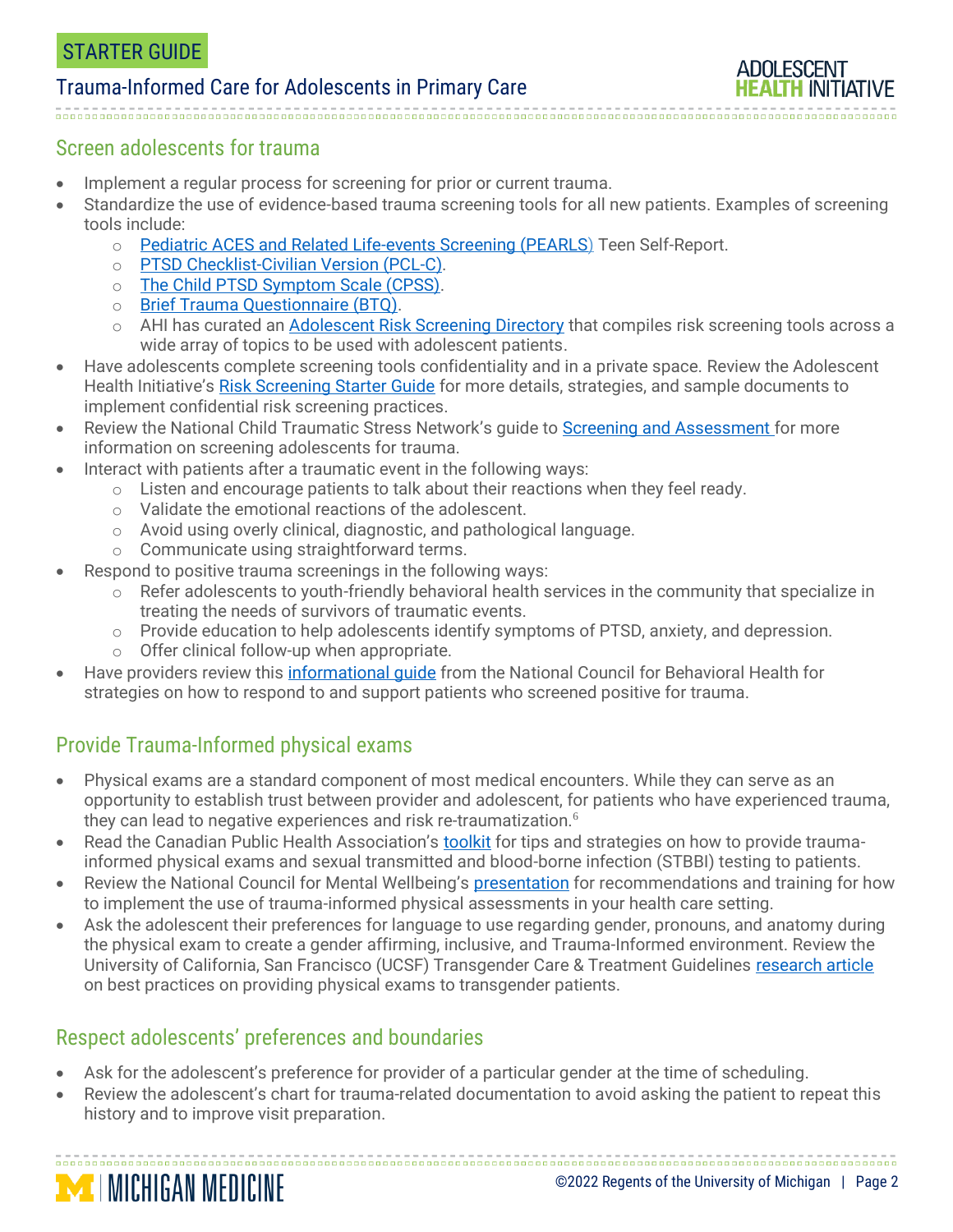#### STARTER GUIDE

#### Trauma-Informed Care for Adolescents in Primary Care

- 
- Communicate with every adolescent patient their right to decline any questions or parts of the intake process or physical exam that would be triggering or highly uncomfortable. It is important that youth feel empowered to decline and that they can trust they will be met with respect every time.
- Ask for the adolescent's consent when checking vitals and throughout the physical exam. This includes asking permission before administering any part of the exam (i.e., listening to heartbeat, checking reflexes, reproductive health exams, etc.) as well as actively explaining each part of the exam. Demonstrating respect and abiding by informed consent are important components to building relationships with adolescents.
- Review this [article](https://providers.bedsider.org/articles/why-and-how-providers-should-get-consent-in-the-exam-room) from Bedsider Providers that provides information on informed consent and respectful treatment during appointments especially related to sexual and reproductive health physical exams.

# Special **CONSIDERATIONS**

**MINICHIGAN MEDICINE** 

#### Provide culturally responsive Trauma-Informed Care

- Trauma intersects in many ways with culture, history, race, gender, SES, and language. Effective Trauma-Informed systems acknowledge the compounding impact of structural inequality and are responsive to the needs of diverse communities.<sup>7</sup>
- Review this [toolkit](https://www.healthcaretoolbox.org/culturally-sensitive-trauma-informed-care) from the Health Care Toolbox for more information on culturally responsive Trauma-Informed Care and strategies for effective implementation.
- Ask if the adolescent has a gender and/or cultural preference for the interpreter when possible if a language interpreter is being used.
- View this [presentation](http://www.nationalcenterdvtraumamh.org/wp-content/uploads/2018/04/NCDVTMH_2018_ToolsforTransformation_WarshawTinnonCave.pdf) from the National Center on Domestic Violence, Trauma, & Mental Health on Tools for Transformation: Becoming Accessible, Culturally Responsive, & Trauma-Informed Organizations.
- Deliver AHI's [Spark mini-trainings](https://umhs-adolescenthealth.org/improving-care/spark-trainings/) on Cultural Responsiveness. Sparks are ready to use 15-20 minute trainings that a staff member or provider can facilitate at your site.

### Promote racial equity in Trauma-Informed Care

- Experiencing racism is considered a traumatic experience and should be treated as such in any comprehensive Trauma-Informed Care framework.<sup>8</sup> Building an organizational knowledge of race, racial trauma, and the impact of racism on health care delivery for patients is an essential first step for incorporating a racial justice focus into your Trauma-Informed Care framework.<sup>8</sup>
- Read the Center for Health Care Strategies [brief](https://www.chcs.org/resource/incorporating-racial-equity-into-trauma-informed-care/) on Incorporating Racial Equity into Trauma-Informed Care for more information on how to promote racial justice in your practice.
- Check-out [this](https://communityactionpartnership.com/wp-content/uploads/2019/10/Applying-Racial-Equity-Lens-to-Creating-Trauma-Informed-Org-Dr-Shervington.pdf) presentation from Community Action Partnerships for strategies on applying a racial equity lens to Trauma-Informed Care in your practice.
- Review the Racial Trauma resource on [Race-Based Traumatic Stress \(RBTS\)](https://www.mhanational.org/racial-trauma) from Mental Health America that includes therapy resources for Black and Indigenous People of Color (BIPOC) patients.
- Have all staff and providers participate in implicit bias trainings. Consider viewing these trainings from [MDHHS,](https://www.michigan.gov/mdhhs/0,5885,7-339-71550_96967_100643---,00.html) [AAFP,](https://www.aafp.org/journals/fpm/blogs/inpractice/entry/implicit_bias.html) and [Children's National](https://childrensnational.org/news-and-events/video-gallery/implicit-racial-bias-in-healthcare-grand-rounds).
- SAHM's [Diversity Committee](https://www.adolescenthealth.org/Resources/Anti-Racism-Toolkit.aspx#DivCom) has created this [toolkit](https://www.adolescenthealth.org/Resources/Anti-Racism-Toolkit.aspx#About%20TK) to provide access to resources to help adolescent health professionals combat racism, promote racial justice, reduce health disparities, and advance health equity for youth.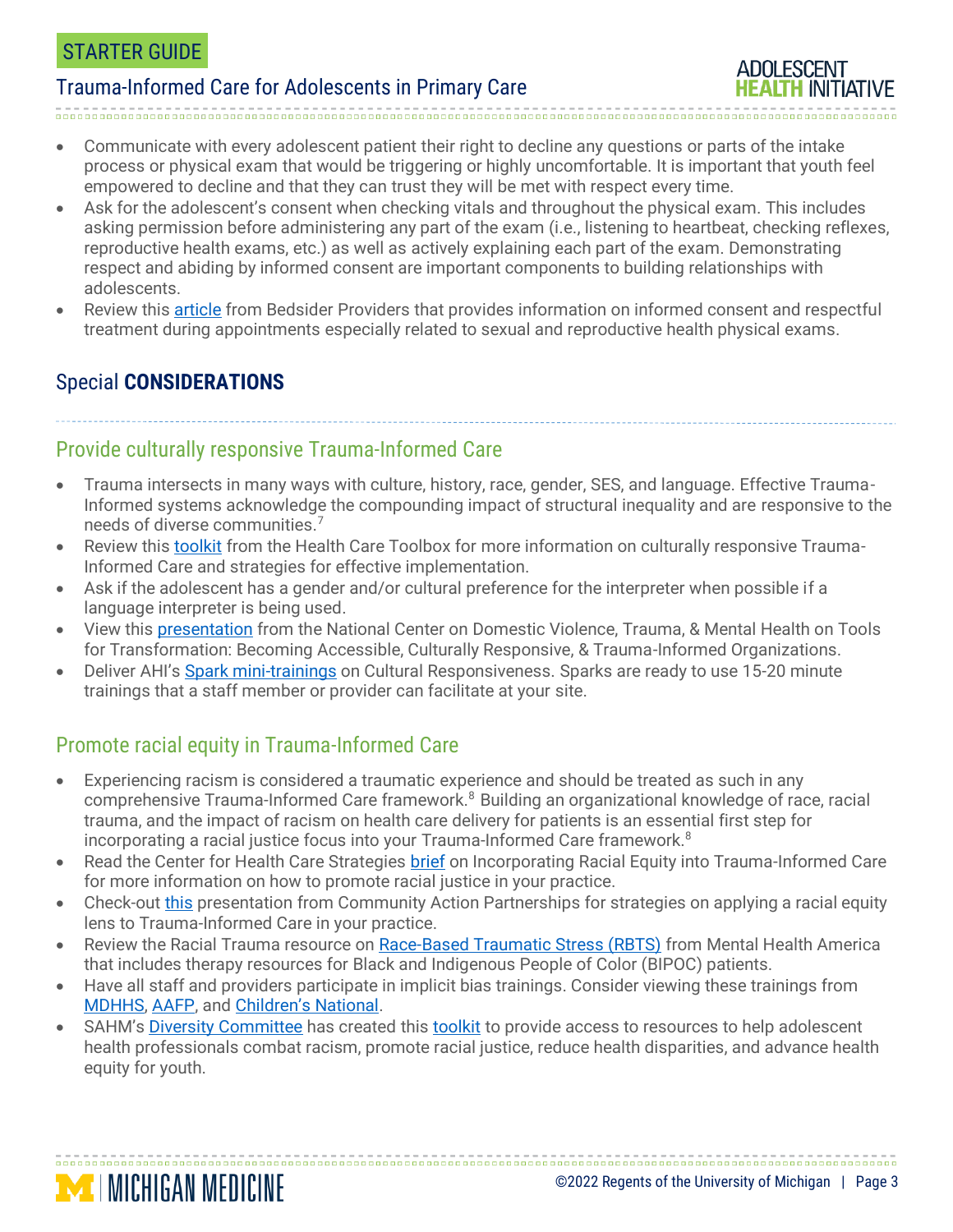### Trauma-Informed Care for Adolescents in Primary Care

Read the [EveryONE Project](https://www.aafp.org/news/practice-professional-issues/20200115implicitbias.html) from the AAFP's [Implicit Bias Training Guide](https://www.aafp.org/dam/AAFP/documents/patient_care/health_equity/implicit-bias-training-facilitator-guide.pdf) to promote awareness of implicit bias training among primary care physicians and their care teams and share resources for instructing health care professionals on how to reduce its negative effects on patients.

- Racial/ethnic minorities are often poorly represented among physicians and other health care professionals. Having a diverse staff can increase an adolescent's comfort in the health care setting. Also consider if the makeup of your organization's Board of Directors and/or Advisory Committees is representative of the patient population, not just patient-facing staff.
- Review [Strategies](https://www.healthynh.org/images/nhhep/Workforce%20Diversity%20Issue%20Brief.pdf) for Diversifying Your Health Care Workforce from New Hampshire Health & Equity Partnerships.
- Check-out this resource from IASP on [Diversifying the Workforce through Policy and Practice.](https://heller.brandeis.edu/iasp/pdfs/jobs/good-jobs-good-health.pdf)
- View this [Diversity and Cultural Proficiency Assessment Tool](https://www.aana.com/docs/default-source/about-us-aana.com-web-documents-(all)/aha-strategies-for-leadership_a-diversity-and-cultural-proficiency-assessmen-_.pdf?sfvrsn=bc3a42b1_10) from the American Hospital Association.

# Create inclusive Trauma-Informed environments for LGBTQIA+ youth

- LGBTQIA+ youth often experience trauma as gender minorities.<sup>9</sup> As a result, providers should consider these specific stressful life experiences when assessing trauma in LGBTQIA+ youth to create an inclusive and Trauma-Informed environment.
- Review this [issue brief](https://healthysafechildren.org/sites/default/files/Trauma_Informed_Approach_LGBTQ_Youth_1.pdf) from the National Resource Center for Mental Health Promotion and Youth Violence Prevention for organizational strategies to adopt a Trauma-Informed Care approach for LGBTQIA+ youth.
- Check out this [toolkit](https://www.psychiatry.org/psychiatrists/cultural-competency/education/stress-and-trauma/lgbtq) from the American Psychiatric Association on ways to address stress and trauma among LGBTQIA+ youth in health care.
- Read The National LGBTQIA+ Health Education Center's [presentation](https://www.lgbtqiahealtheducation.org/wp-content/uploads/2021/03/Trauma-Informed-Care-2021.pdf) for ways to provide Trauma-Informed Care for LGBTQIA+ patients may help your site implement these practices changes and provide more gender-affirming care.
- Review the Transgender-Affirming Hospital Policies [document,](https://assets2.hrc.org/files/assets/resources/TransAffirming-HospitalPolicies-2016.pdf) developed by the Human Rights Campaign, the New York City Bar, and Lambda Legal.
- Choose to facilitate one or more of the [LGBTQ+ Spark mini-trainings](https://umhs-adolescenthealth.org/improving-care/spark-trainings/lgbtq-youth-series/) and th[e LGBTQ+ Starter Guide](https://umhs-adolescenthealth.org/wp-content/uploads/2020/12/lgbtq-youth-friendly-services-starter-guide.pdf) from the Adolescent Health Initiative.

# Talk to adolescents about confidentiality and mandated reporting

**MICHIGAN MEDICINE** 

- Set clear expectations about confidentiality with minor patients and their parents to improve communication and decrease confusion about what can and can't be managed confidentially.
- Be clear with adolescent patients about your obligations as a [mandated reporter,](https://www.childwelfare.gov/pubPDFs/manda.pdf) any relevant laws in your state concerning the limitations of confidentiality, as well as any organizational policies regarding confidentiality.
	- $\circ$  Laws vary from state to state but consider some of the talking points [in this article a](https://www.goodtherapy.org/when-do-minors-in-therapy-have-a-right-to-confidentiality.html)s a resource.
- Train clinic staff about the importance of guarding adolescents' confidentiality about their medical record, name, appointment, test results, and/or the reason they are seeking care. All staff should know the state's confidentiality laws on contraceptive and pregnancy services, STI testing and treatment, substance abuse treatment, mental health care, and abortion services.
- Complete the Adolescent Health Initiative's two [Spark mini-trainings](http://www.umhs-adolescenthealth.org/improving-care/spark-trainings/) on confidentiality: one on laws and one on best practices. The Confidentiality Laws Spark is state-specific and will be customized to fit your state's laws. The Spark on Confidentiality Best Practices is universal and not dependent on state-specific laws.
- Display handouts and wall posters detailing state-specific adolescent rights. Review the [AHI website](https://umhs-adolescenthealth.org/improving-care/health-center-materials/health-rights-posters/) to see if there is one for your state.

**ADOLESCENT**